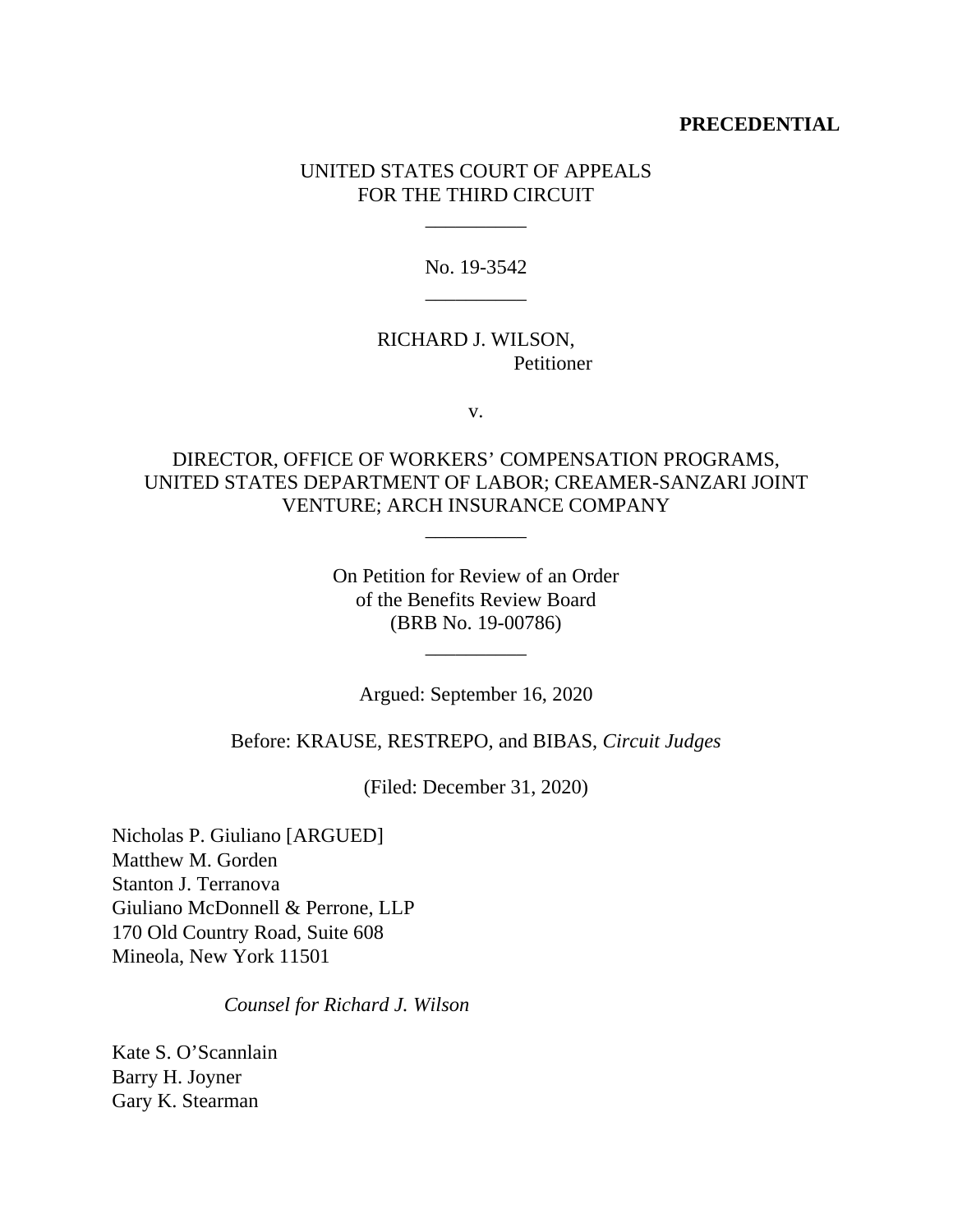William M. Bush [ARGUED] U.S. Department of Labor Office of the Solicitor 200 Constitution Ave, NW, Room N-2119 Washington, D.C. 20210

*Counsel for Director, Office of Workers' Compensation Programs*

Gabriel E.F. Thompson [ARGUED] Rabalais Unlad 1404 Greengate Drive, Suite 110 Covington, LA 70433

*Counsel for Creamer-Sanzari Joint Venture*

# **OPINION OF THE COURT** \_\_\_\_\_\_\_\_\_\_

\_\_\_\_\_\_\_\_\_\_

RESTREPO, *Circuit Judge*.

Petitioner Richard Wilson sustained hearing loss while working on a marine construction project and subsequently sought compensation benefits under the Longshore and Harbor Workers' Compensation Act ("LHWCA"), 33 U.S.C. §§ 901–50. An Administrative Law Judge ("ALJ") and the Benefits Review Board ("Board") dismissed Wilson's claim, finding that he was not covered under the LHWCA because he was not injured on navigable waters of the United States. Because we conclude that the ALJ and Board misconstrued the definition of navigable waters and that the waters where Wilson was injured were in fact navigable, we will reverse and remand for a determination of benefits.

#### **I. BACKGROUND**

Congress enacted the LHWCA to provide compensation for maritime workers who are injured on the job. *Pa. Tidewater Dock Co. v. Dir., Office of Workers' Comp. Programs*,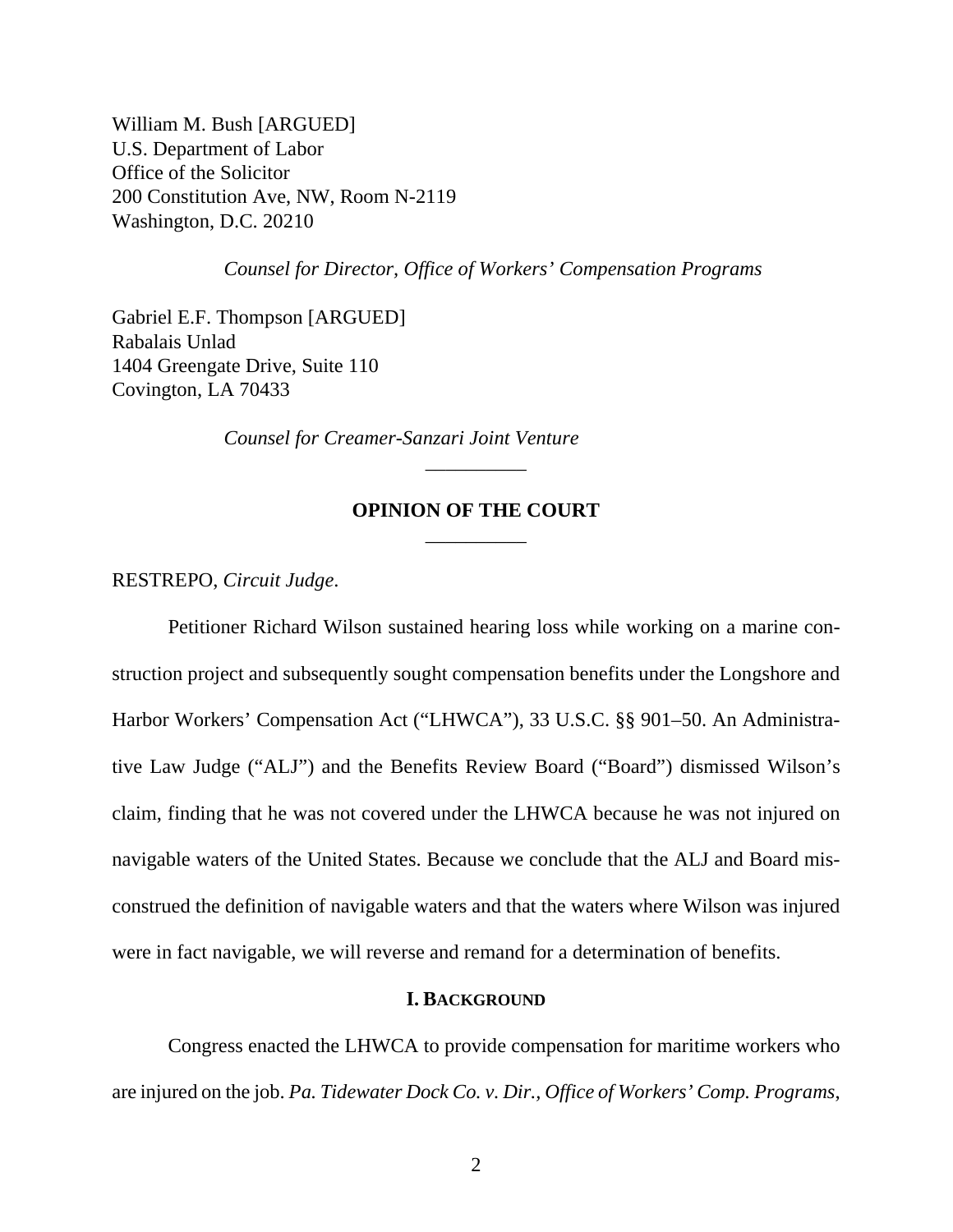202 F.3d 656, 658 (3d Cir. 2000). To be eligible for coverage, the LHWCA requires (1) that a worker be "engaged in maritime employment," 33 U.S.C. § 902(3); and (2) that his injury occur on "navigable waters of the Unites States" or an "adjoining [land] area," *id.* § 903(a). These two requirements are respectively known as the "status" and "situs" requirements. *Ne. Marine Terminal Co. v. Caputo*, 432 U.S. 249, 265 (1977). If "a worker is injured on the actual navigable waters in the course of his employment on those waters," then he also "satisfies the status requirement," for he was "required to perform [his] employment duties" "in a historically maritime locale." *Dir., Office of Workers' Comp. Programs v. Perini N. River Assocs.*, 459 U.S. 297, 324 (1983). Because this case does not concern any injury on land, the success of Wilson's claim hinges on whether he satisfied the situs requirement, *i.e.*, whether the waters on which he was injured were in fact navigable.

The facts are not disputed. From approximately 2010 to 2014, Respondent Creamer-Sanzari Joint Venture ("Creamer") employed Wilson as a marine construction worker on the New Jersey Route 3 bridge replacement project. The Route 3 Bridge spans the Lower Passaic River from Clifton to Rutherford, New Jersey at River Mile 11.8. At that location, the navigation channel was authorized to be 150 feet wide and ten feet deep. Wilson's primary job on that project was to drive steel piles for a cofferdam, which is a watertight structure that allows for construction below the waterline. From a float stage on the river, Wilson positioned and secured piles while a crane operator hammered the piles into the riverbed. This process routinely exposed Wilson to extremely loud working conditions and, in 2014, he was diagnosed with a permanent hearing impairment resulting from such conditions.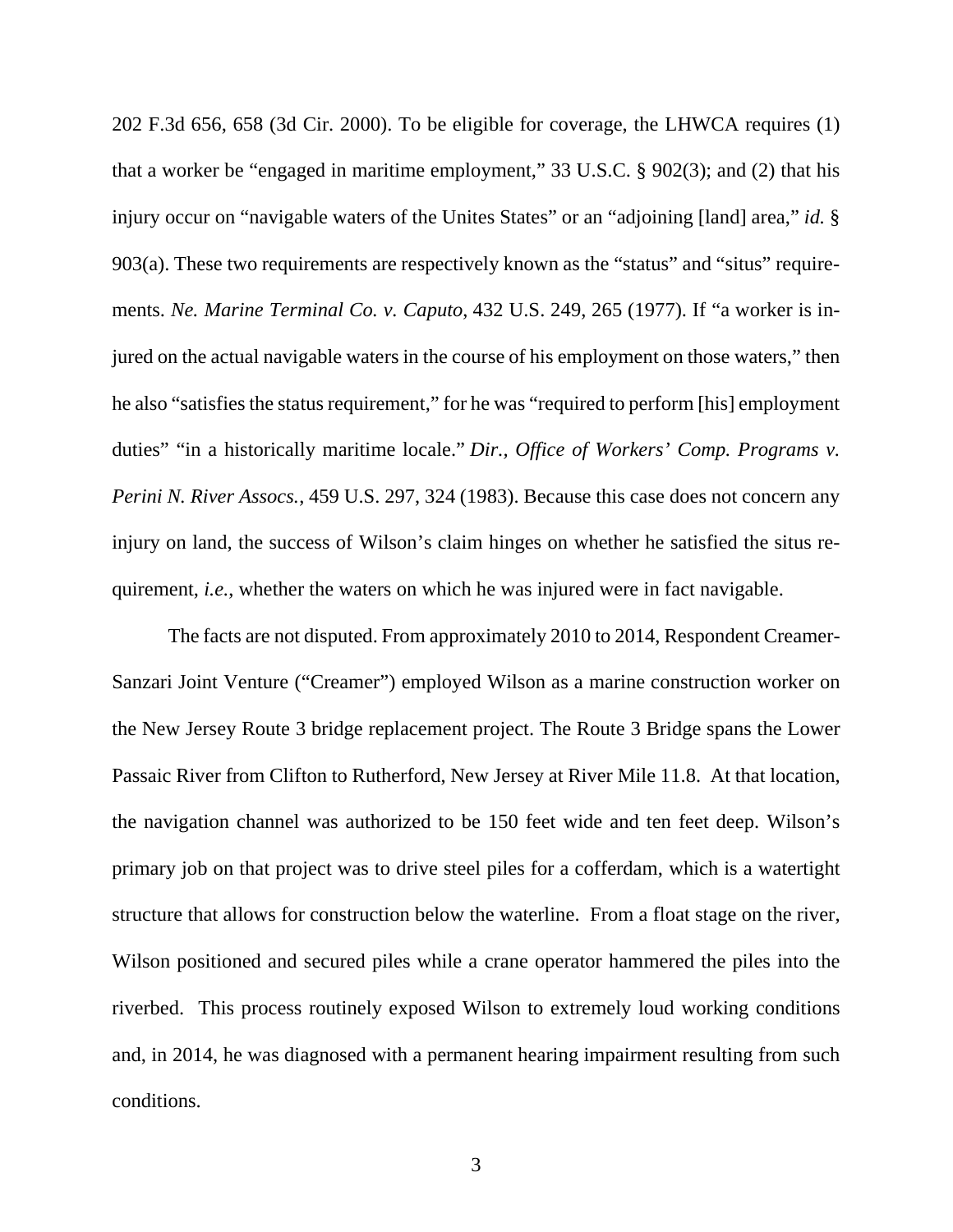A few days after his diagnosis, Wilson filed a claim for benefits under the LHWCA. Creamer disputed Wilson's claim and the case was referred to an ALJ. Although the ALJ found that Creamer was a responsible employer and that Wilson's injuries were caused by his work on the Route 3 bridge, she dismissed Wilson's claim after finding that he was not covered under the LHWCA. Specifically, the ALJ concluded that Wilson failed to show that the Lower Passaic River was navigable at River Mile 11.8. Wilson appealed the ALJ's decision and the Board affirmed. Wilson now seeks judicial review of the Board's order.

#### **II. DISCUSSION**

Wilson raises two issues on appeal. First, he asserts that § 920(a) of the LHWCA creates a situs presumption and argues that the ALJ erred by failing to apply it in her situs analysis. Second, Wilson argues, even if situs is not presumed, he provided sufficient evidence to show that the Lower Passaic River was navigable at River Mile 11.8, and that the ALJ and Board incorrectly reached the opposite conclusion by applying too narrow a definition of navigable waters. Although we find Wilson's presumption argument unavailing, we agree with Wilson that the ALJ and Board erred in finding that the Lower Passaic River was not navigable at River Mile 11.8.

#### **A. Standard of Review**

We have appellate jurisdiction over this case under 33 U.S.C. § 921(c). We review the Board's decision only "to determine whether the Board acted in conformance with applicable law and within its proper scope of review." *Consolidation Coal Co. v. Benefits Review Bd.*, 629 F.3d 322, 326 (3d Cir. 2010) (internal quotations omitted). We exercise plenary review of the Board's legal conclusions, *Del. River Stevedores v. DiFidelto*, 440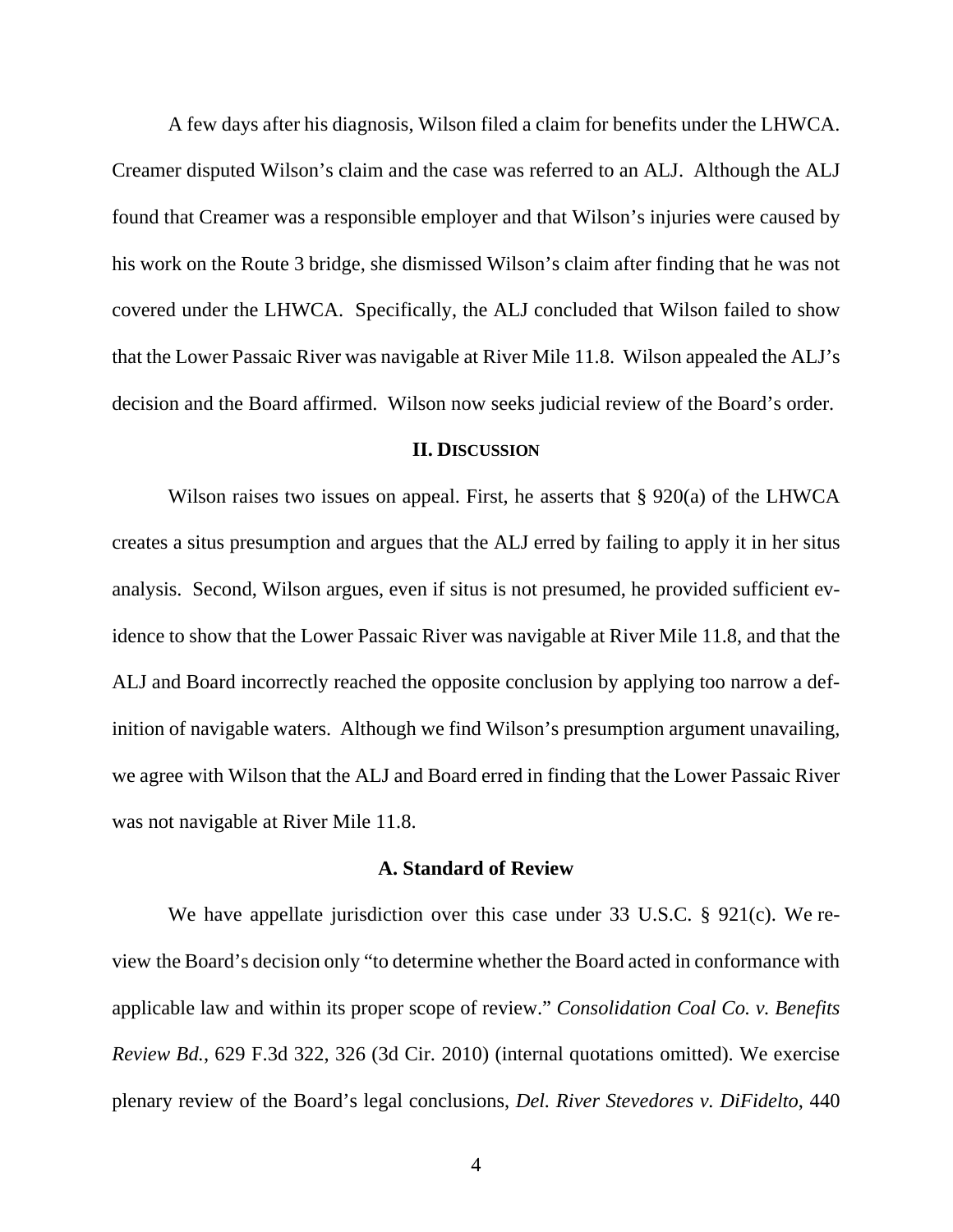F.3d 615, 619 (3d Cir. 2006), and "must independently review the record and decide whether the ALJ's [factual] findings are rational, consistent with applicable law and supported by substantial evidence" if those findings are challenged by a petitioner, *Helen Mining Co. v. Elliott*, 859 F.3d 226, 233 (3d Cir. 2017) (citations omitted).

#### **B. Situs Requirement**

We can preliminarily dispose of Wilson's presumption argument. Section 920(a) states: "it shall be presumed, in the absence of substantial evidence to the contrary[,] ... [t]hat [a] claim [for compensation under this chapter] comes within the provisions of this chapter." 33 U.S.C. § 920(a). Wilson argues (1) that § 920(a) creates a situs presumption for claimants, and (2) that it shifts the burden of proving (or disproving) situs to respondents.

Both arguments are unavailing. First, situs is a threshold issue that must be resolved before § 920(a) can be applied. Congress enacted the LHWCA under its "admiralty and maritime jurisdiction," which gives it the authority to "alter or revise the maritime law which shall prevail throughout the country." *Crowell v. Benson*, 285 U.S. 22, 39 (1932) (citing U.S. Const. art. III, § 2). When Congress uses that authority, it is constrained by "the constitutional limits . . . [of] admiralty and maritime jurisdiction," *id.* at 55; *see also Ex parte Garnett,* 141 U.S. 1, 14 (1891), *Sea-Land Serv., Inc. v. Dir., Office of Workers' Comp. Programs*, 540 F.2d 629, 635 (3d Cir. 1976), which for maritime torts includes only injuries that occur on navigable waters of the United States and certain adjoining land areas, *see Victory Carriers, Inc. v. Law*, 404 U.S. 202, 205 (1971); *Herb's Welding, Inc. v. Gray*, 470 U.S. 414, 423 (1985) (explaining that the LHWCA definition of navigable waters was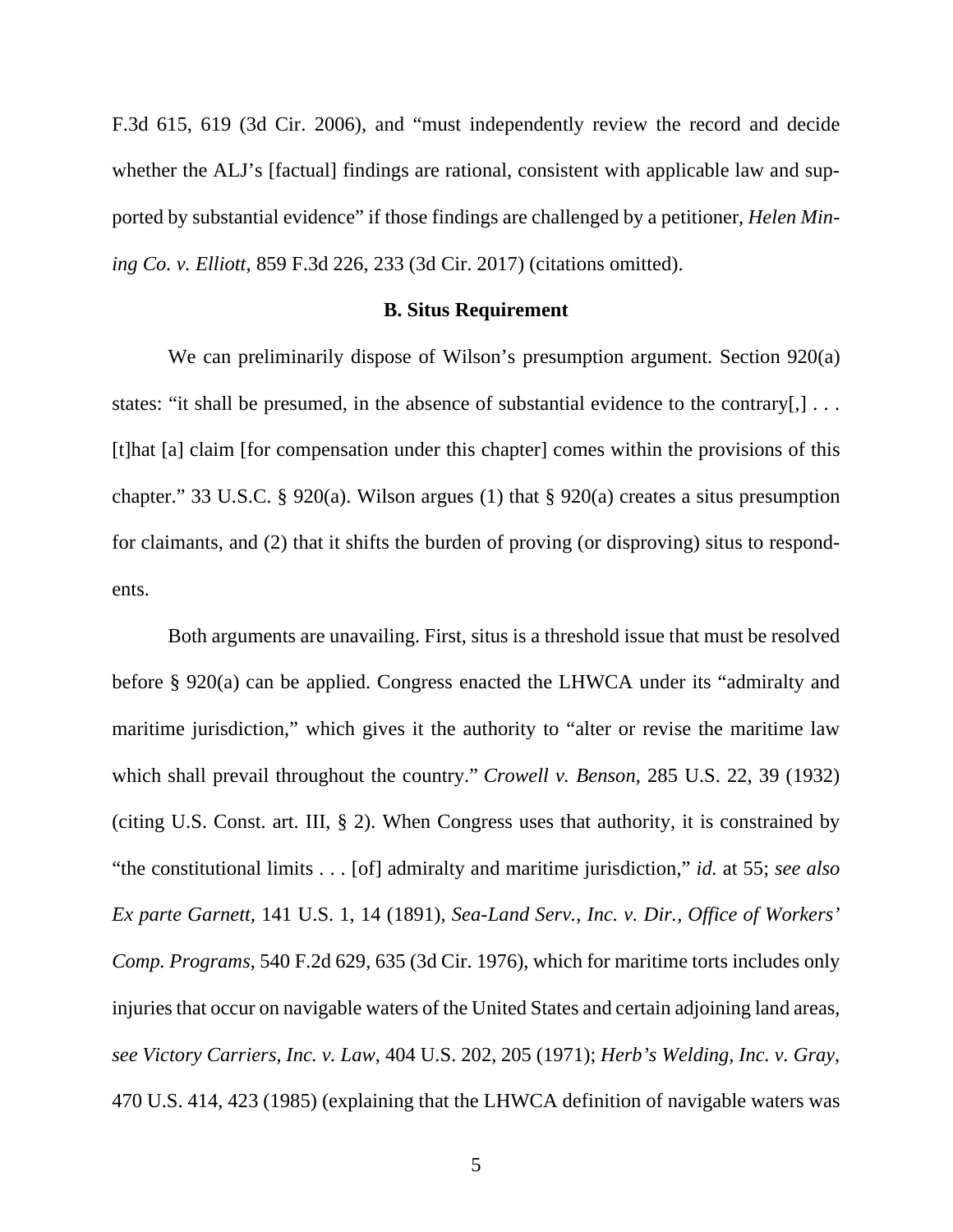expanded to include certain shoreside areas). Thus, the LHWCA's situs requirement is essentially a jurisdictional determination, which means its "existence is a condition precedent to the operation of the statutory scheme." *Crowell*, 285 U.S. at 54.

Second, the burden of proving situs lies with the claimant. Under the LHWCA, administrative adjudications "shall be conducted in accordance with the [Administrative Procedure Act ("APA")]," 33 U.S.C. § 919(d), and the APA states that, "[e]xcept as otherwise provided by statute, the proponent of  $a[n]$ ... order has the burden of proof." 5 U.S.C. § 556(d). In *Greenwich Collieries*, the Supreme Court concluded that courts should "not lightly presume exemptions to the APA." *Dir., Office of Workers' Comp. Programs v. Greenwich Collieries*, 512 U.S. 267, 271 (1994). In that case, the Director argued that § 923(a) exempted the LHWCA from the APA's burden of proof rule. *Id.* That provision of the statute states that the Board is not bound by certain rules of evidence and procedure. *Id.* The Supreme Court disagreed with the Director, however, because it was reluctant to assume that Congress intended to group the burden of proof in the same category as evidentiary and procedural rules, noting that the burden of proof is a rule of substantive law. *Id.* Moreover, the Court explained, the LHWCA explicitly states that the APA is applicable "notwithstanding any other provisions of this chapter." *Id.* (quoting 33 U.S.C. § 919(d)).

We have subsequently held that a claimant who "seeks to have an order issued that she is entitled to benefits under the [LHWCA] . . . bears the burden of proving entitlement to benefits by a preponderance of the evidence." *Maher Terminals, Inc. v. Dir., Office of Workers' Comp. Programs*, 992 F.2d 1277, 1282 (3d Cir. 1993). For the reasons explained above, we do not think § 920(a) applies to situs determinations. Even if it did, however, §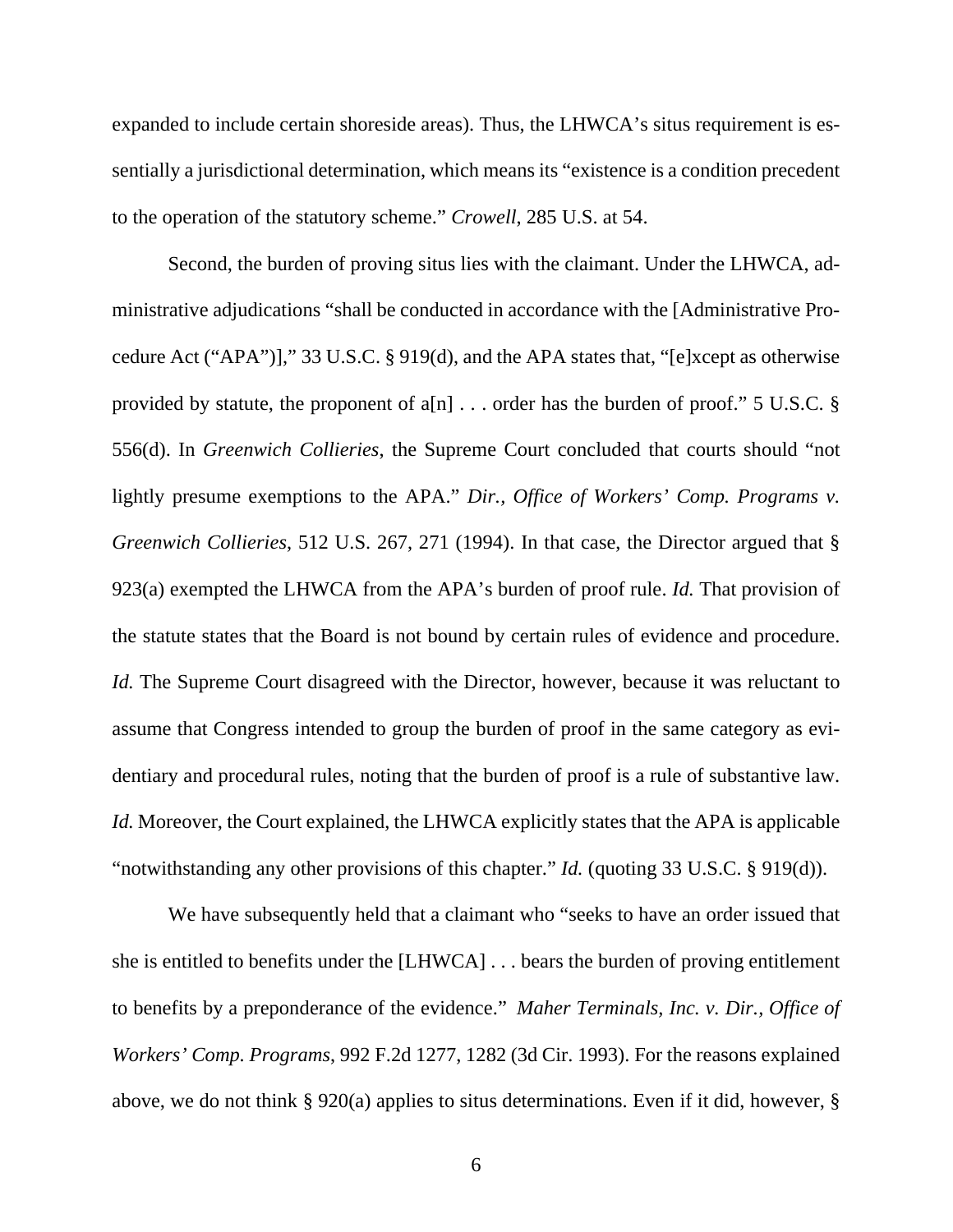920(a) does nothing more than create a rebuttable presumption that eases the claimant's burden of proof. *See Greenwich Collieries*, 512 U.S. at 280. It does not shift the burden of proof to the respondent. *See id.* at 279–80 (explaining that a rebuttable presumption only places a burden of production on the respondent).

### **C. Navigable Waters**

We thus turn to the dispositive issue in this case: whether Wilson established that the Lower Passaic River was navigable at River Mile 11.8. Wilson argues that the ALJ and Board misconstrued the definition of navigable waters and, when the proper definition is applied, it is apparent that there is sufficient evidence showing the river was navigable at the Route 3 bridge location. We agree.

Navigability is a vast concept. Depending on the legal context, the definition greatly varies. *See Kaiser Aetna v. United States*, 444 U.S. 164, 170–72 (1979). In this instance, because the LHWCA is federal maritime law, we must apply a definition of navigable waters that is used for demarcating Article III admiralty jurisdiction. *See Perini N. River Assocs.*, 459 U.S. at 306, 323; *Lockheed Martin Corp. v. Morganti*, 412 F.3d 407, 412 n.2 (2d Cir. 2005). The ALJ, Board, and parties used the "navigable-in-fact" definition. Therefore, we will as well.<sup>1</sup> Under that standard, "[a] body of water is navigable for purposes of

<sup>&</sup>lt;sup>1</sup> Due to the fact that the Lower Passaic River is tidally influenced at River Mile 11.8, the Director pointed out that Wilson also could have argued the river was navigable in that location because "waters that are affected by the ebb and flow of the tide are part of the 'navigable waters of the United States' for purposes of the federal government's admiralty jurisdiction." Dir. Supp. Ltr. Br. at 3 (Sept. 2, 2020). But, Wilson did not raise that argument before the agency, and we can resolve the situs issue based on the Lower Passaic River being navigable in fact. Therefore, we need not address any alternative bases for admiralty jurisdiction, including our "ebb-and-flow" test. *See United States v. Stoeco*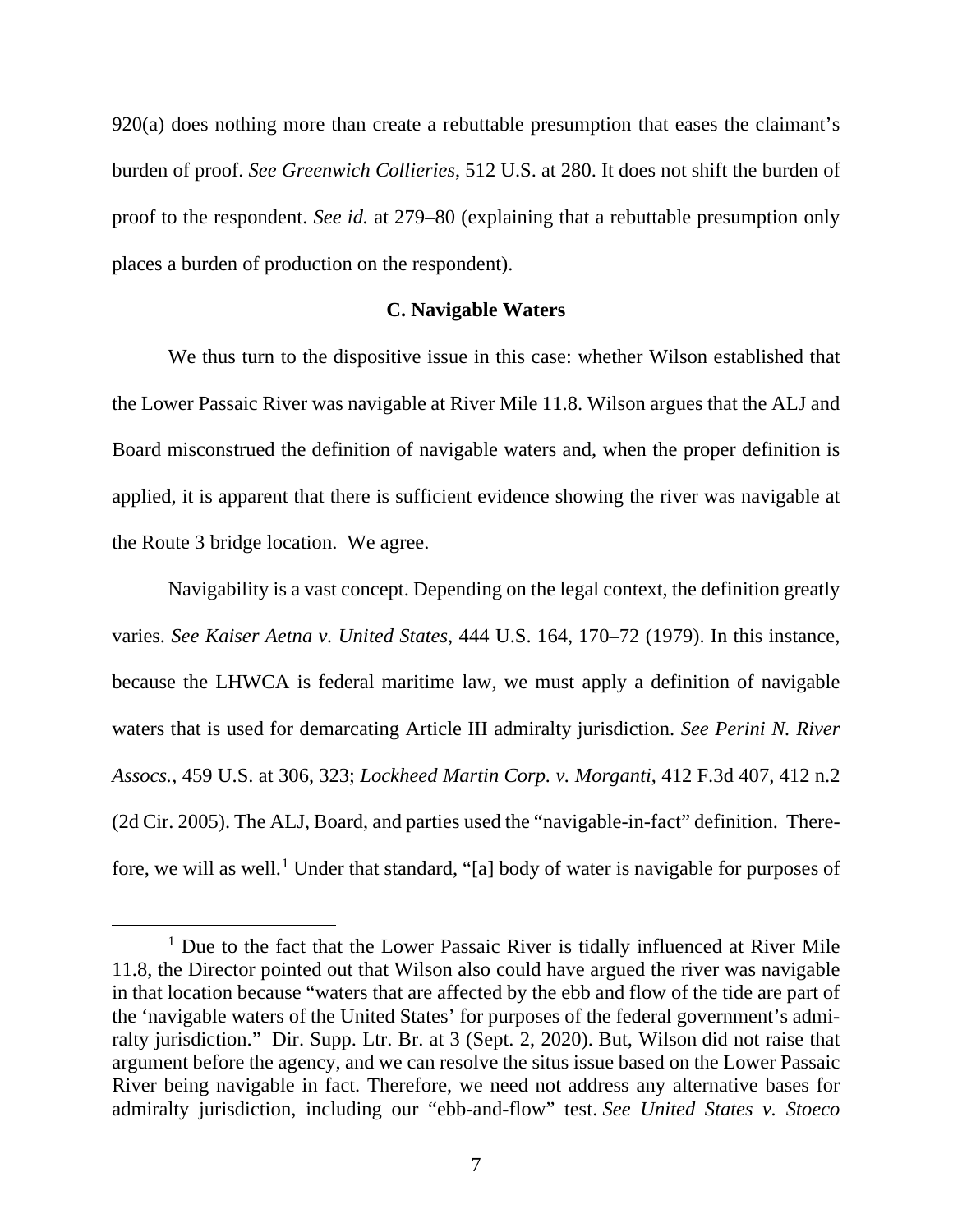federal admiralty jurisdiction if it is one that, by itself or by uniting with other waterways, forms a continuous highway capable of sustaining interstate or foreign commerce." *Reeves v. Mobile Dredging & Pumping Co.*, 26 F.3d 1247, 1253 (3d Cir. 1994) (citing *The Daniel Ball*, 77 U.S. (10 Wall.) 557, 563 (1870)).

The ALJ and Board seemed to misunderstand that a waterway can be found navigable in fact only if there is evidence that the waterway is capable of sustaining "commonlyused large commercial ships"2 or if there is evidence of "*present* commercial use." App. 14, 15, 22. A waterway, however, is navigable in fact simply if it is capable of sustaining any type of interstate or foreign commerce. *See Morganti*, 412 F.3d at 413 (applying navigable-in-fact test with a focus on physical characteristics of the waterway to determine if it was capable of supporting interstate commerce). Demonstrating present commercial use is only one of the acceptable methods that a claimant may use to establish navigability. *See Price v. Price*, 929 F.2d 131, 135 (4th Cir. 1991). By construing the navigable-in-fact standard too narrowly, the ALJ and Board overlooked evidence which established that the Lower Passaic River was navigable in fact at River Mile 11.8.

The record shows that commercial vessels operating on the Lower Passaic River were able to transit portions of the river where the channel was as shallow as four feet and

*Homes, Inc.*, 498 F.2d 597, 610 (3d Cir. 1974); *American Dredging Co. v. Selleck*, 556 F.2d 180, 181 (3d Cir. 1977). The Court also extends its gratitude to the Director for her supplemental letter brief and participation in argument in response to the Court's requests.

<sup>&</sup>lt;sup>2</sup> The ALJ defined such vessels as "ocean-going cargo carrying vessels—containerships, car carriers, and bulk carriers." App. 14.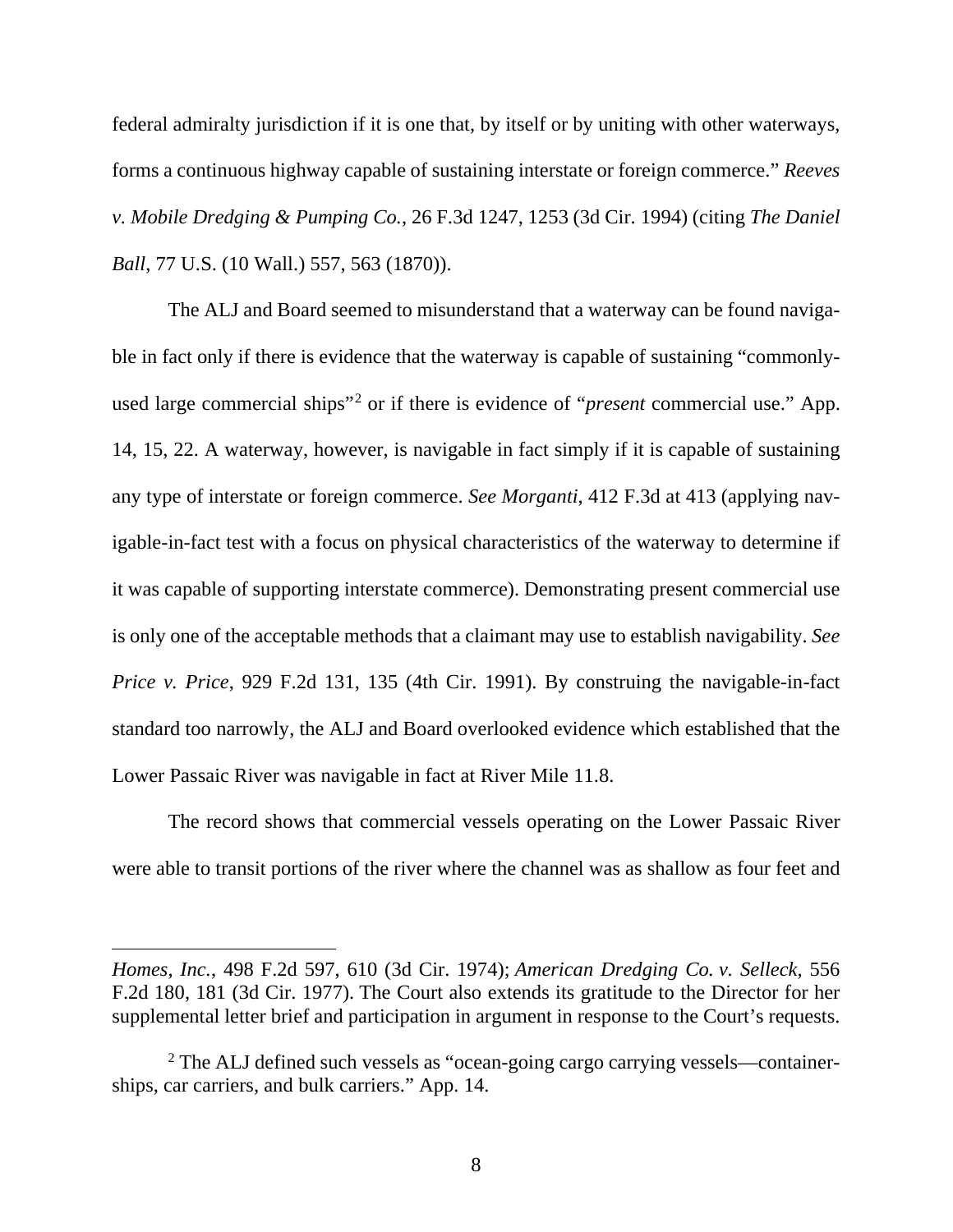as wide as seventy-two feet.<sup>3</sup> In 2008, the United States Army Corps of Engineers ("ACE") conducted a survey of the river and noted that the "authorized federal navigation channel . . . [extends from] the mouth of the river . . . [through River Mile] 15.4,"App. 32 and that the river "has been utilized primarily for commerce and industry for almost two centuries," App. 36. The report found that from 1997 to 2006 approximately twenty-eight million tons of liquid fuel were transported on the river. In one of the busiest stretches, from River Mile 1.2 to 2.5, the controlling depth of the channel was four feet and, at River Mile 4.6, the channel was seventy-two feet wide.

At River Mile 11.8, the channel depth exceeded four feet and was 150 feet wide. The ALJ and Board acknowledged that the channel was dredged to ten feet deep and 150 feet wide but reasoned that such evidence did not establish navigability because River Mile 11.8 had not been dredged since 1931 and it was unclear whether the "[c]hannel depth . . . [had] been constrained by . . . the natural siltation process." App. 14 (edit in original), 23 n.5. The ACE report notes, however, that River Mile 8.1 was last dredged to ten feet in 1932 yet, in 2008, the depth at River Mile 8.1 was nine feet. Moreover, in his briefing to the ALJ and Board, Wilson cited the National Oceanic and Atmospheric Administration ("NOAA") Navigation Chart for the Passaic River, which reported that the segment of the channel containing River Mile 11.8 was seven feet deep in 2017. *See* NOAA Chart 12337, https://www.charts.noaa.gov /OnLineViewer/12337.shtml (last visited Dec. 11, 2020)

<sup>&</sup>lt;sup>3</sup> All depths are reported in terms of Mean Low Water, which is the average depth at low tide.